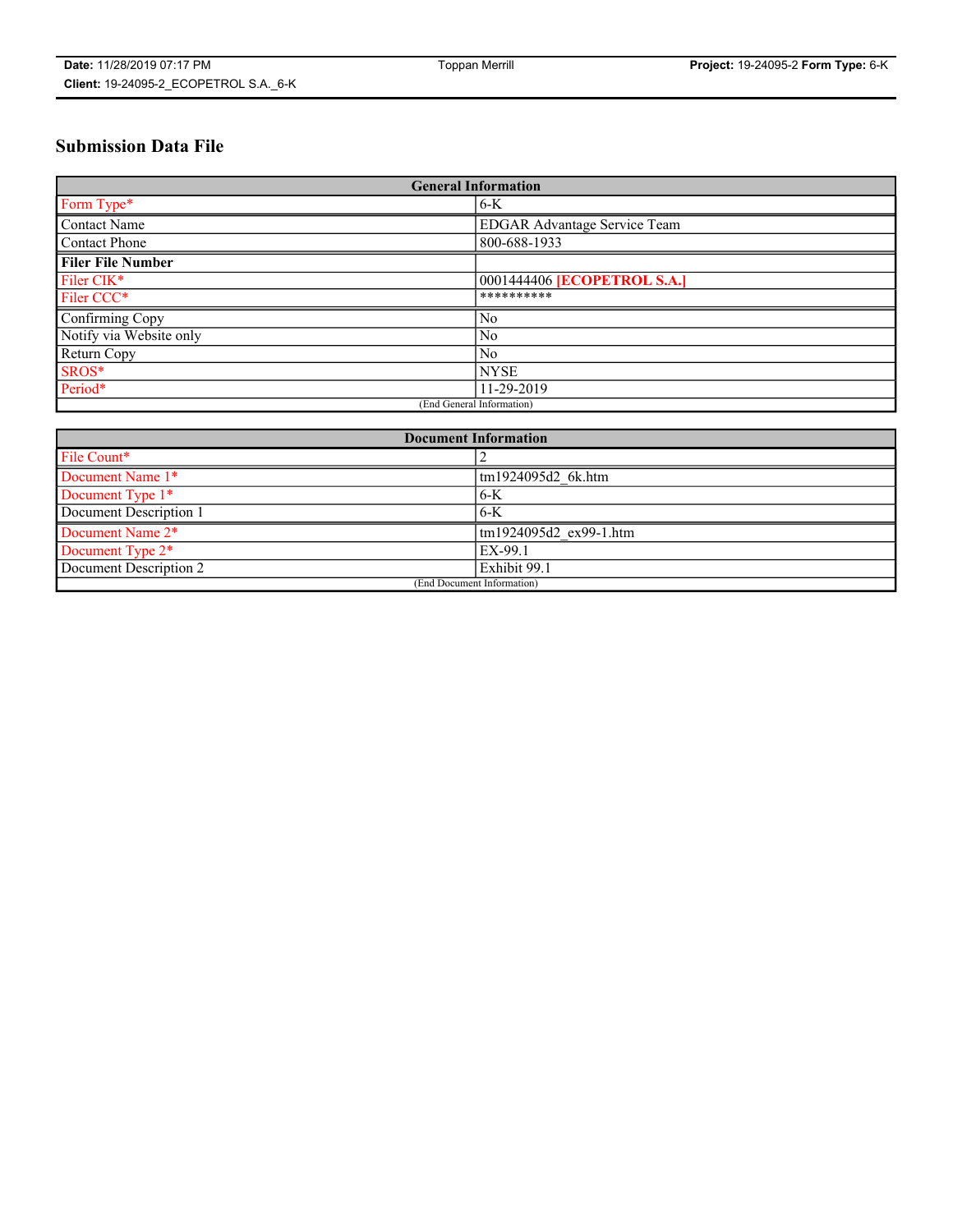### **UNITED STATES SECURITIES AND EXCHANGE COMMISSION Washington, D.C. 20549**

### **FORM 6-K**

### **REPORT OF FOREIGN PRIVATE ISSUER PURSUANT TO RULE 13a-16 OR 15d-16 UNDER THE SECURITIES EXCHANGE ACT OF 1934**

For the month of November, 2019

Commission File Number 001-34175

### ECOPETROL S.A.

(Exact name of registrant as specified in its charter)

N.A.

(Translation of registrant's name into English)

COLOMBIA

(Jurisdiction of incorporation or organization)

Carrera 13 No. 36 – 24 BOGOTA D.C. – COLOMBIA

(Address of principal executive offices)

Indicate by check mark whether the registrant files or will file annual reports under cover of Form 20-F or Form 40-F.

Form 20-F  $\boxtimes$  Form 40-F  $\Box$ 

Indicate by check mark if the registrant is submitting the Form 6-K in paper as permitted by Regulation S-T Rule 101(b)(1)

 $Yes \Box$  No  $\boxtimes$ 

Indicate by check mark if the registrant is submitting the Form 6-K in paper as permitted by Regulation S-T Rule 101(b)(7)

 $Yes \Box$  No  $\boxtimes$ 

Indicate by check mark whether the registrant by furnishing the information contained in this form is also thereby furnishing the information to the Commission pursuant to Rule 12g3-2(b) under the Securities Exchange Act of 1934.

 $Yes \Box$  No  $\boxtimes$ 

If "Yes" is marked, indicate below the file number assigned to the registrant in connection with Rule 12g3-2(b): 82- N/A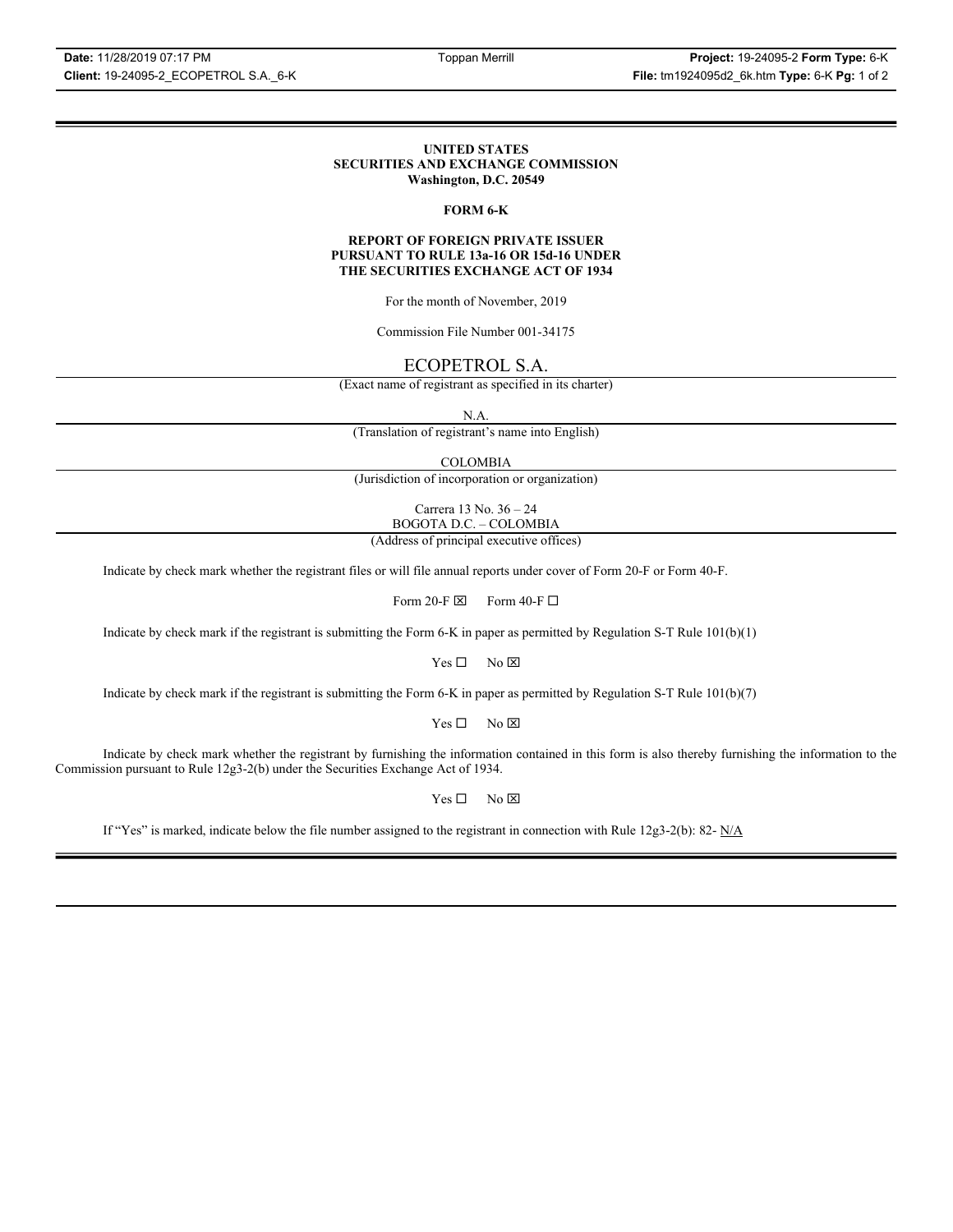### **SIGNATURES**

Pursuant to the requirements of the Securities Exchange Act of 1934, the registrant has duly caused this report to be signed on its behalf by the undersigned, thereunto duly authorized.

Ecopetrol S.A.

By: /s/ Jaime Caballero Uribe

Name: Jaime Caballero Uribe Title: Chief Financial Officer

Date: November 29, 2019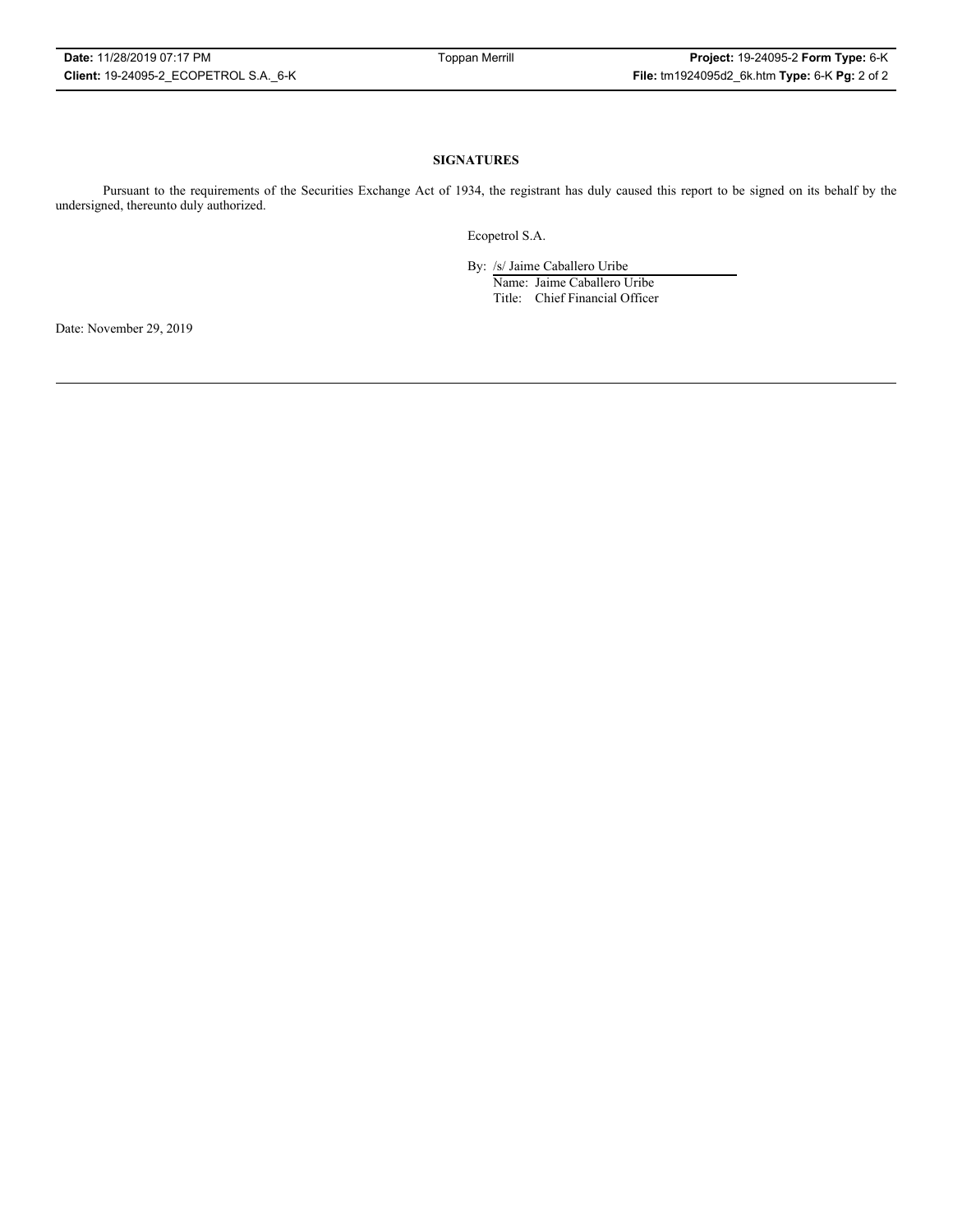-----------------------------------------

### **Exhibit 99.1**

## **Distribution of Occasional Reserve to be submitted for consideration of the General Shareholders' Meeting of Ecopetrol S.A.**

In connection with the convening of an Extraordinary Shareholders' Meeting of Ecopetrol S.A.'S shareholders, requested by the majority shareholder (the Ministry of Finance and Public Credit of Colombia), for the purpose of (i) submitting the proposed modification of the Company's occasional reserve and (ii) its subsequent distribution as an extraordinary dividend for consideration at such extraordinary General Shareholders' Meeting, the table below provides the details of the distribution project proposed by the Ministry of Finance and Public Credit:

| <b>Occasional Reserve Distribution</b>                                                                                                           |                         |  |
|--------------------------------------------------------------------------------------------------------------------------------------------------|-------------------------|--|
| Total occasional reserve available:                                                                                                              | COP \$3,691,130,198,643 |  |
| Number of shares:                                                                                                                                | 41,116,694,690.1959     |  |
| Amount of occasional reserve for distribution                                                                                                    | COP \$3,659,385,827,427 |  |
| Value for distribution per share:                                                                                                                | COP \$89                |  |
| Value of reserve not distributed:                                                                                                                | COP \$31,744,371,216    |  |
| The date established for payment of dividends is December 23, 2019, for all dividends to be paid to minority shareholders, and December 26, 2019 |                         |  |
| for payment of all dividends to the majority shareholder.                                                                                        |                         |  |

The aforementioned Company's occasional reserve was approved by the Ordinary General Shareholders' Meeting held on March 29, 2019 from the net profits generated during the years ended December 31, 2016, 2017 and 2018. The reserve was allocated based on the earnings distribution proposal approved by the General Shareholders' Meeting in accordance with the financial statements of the company for the year ended December 31, 2018, which were subject to inspection in accordance with applicable law and the Company Bylaws.

### **Bogotá D.C., November 28, 2019**

*This release contains statements that may be considered forward looking statements within the meaning of Section 27A of the U.S. Securities Act of 1933 and Section 21E of the U.S. Securities Exchange Act of 1934. All forward-looking statements, whether made in this release or in future filings or press releases or orally, address matters that involve risks and uncertainties, including in respect of the Company's prospects for growth and its ongoing access to capital to*  fund the Company's business plan, among others. Consequently, changes in the following factors, among others, could cause actual results to differ *materially from those included in the forward-looking statements: market prices of oil & gas, our exploration and production activities, market conditions, applicable regulations, the exchange rate, the Company's competitiveness and the performance of Colombia's economy and industry, to mention a few. We do not intend, and do not assume any obligation to update these forward-looking statements.*